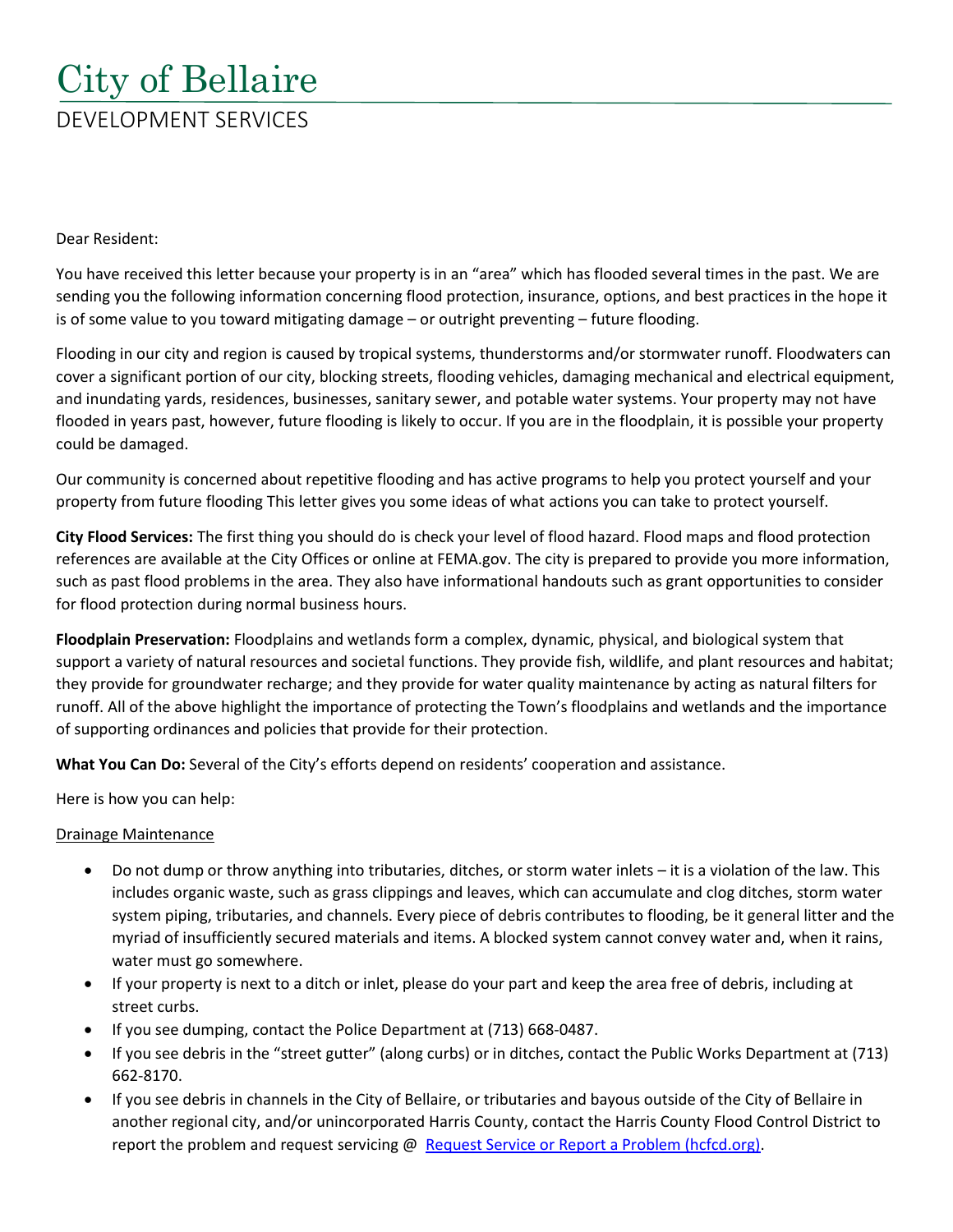## City of Bellaire DEVELOPMENT SERVICES

#### Permits Required

- Always check with the Development Services Department before you build any building or structure, alter any building or structure, modify topography (regrade), or place fill on your property. A permit is required to ensure that projects do not cause problems for other properties.
- If you see building or filling without a permit sign posted, contact the Development Services Department at 713.662.8230.
- Building alterations, improvements, and repairs in the floodplain require a Floodplain Development Permit. Substantial Damage and or Improvements are those that equal or exceed 50% of the value of the existing building and must meet the same construction requirements as a new building. These structures must be raised to appropriate elevation.

#### Prepare for flooding:

- Make a list of emergency numbers and identify a safe place to go.
- Make a household inventory.
- Develop a checklist for when you may need to move items upstairs or to the attic.
- Develop a disaster response plan. See the Red Cross's website at www.redcross.org for information about preparing your home and family for a disaster.
- Get a copy of Repairing Your Flooded Home. It can be found on the Red Cross' website, too.
- Know how to shut off the gas and electricity.
- Ensure your electrical panel has those circuits identified which control electrical equipment in "floodable areas."
- Have a backflow prevention device installed at your sanitary sewer.
- Keep chemicals, pesticides, and fuel containers tightly capped and secured.
- More information can be found at FEMA's website, www.ready.gov/floods.

**Property Protection:** There are several different ways to protect a building from flood damage. One way is to elevate the building above the FEMA Base Flood Elevation to the level of the 500-year flood, approximately 1.5' – 3.25' above the BFE. This level is referred to as "Freeboard" and is this community's Design Flood Elevation (DFE).. The Development Services Department can provide this information.

- If you know a flood is coming, move valuable contents, insurance policies and other valuable documents, and medicines upstairs or to the attic and shut off the power. Sometimes it is unlikely that you will get much warning so the checklist prepared in advance would help ensure that you don't forget anything.
- Collect and put cleaning supplies, camera, waterproof boots, etc., in a handy place.

**Flood Insurance:** If you don't have flood insurance, talk to your insurance agent. Homeowner's insurance policies do not cover damage from floods.

• However, because the City of Bellaire participates in the National Flood Insurance Program, you can purchase a separate flood insurance policy. This insurance is backed by the Federal government and is available to

> Don't wait for the next flood to buy insurance protection. There is a 30-day waiting period before National Flood Insurance Program coverage takes effect. Contact your insurance agent for more information on rates and coverage. It will help pay for repairs after a flood and, in some cases, it will help pay the costs of elevating a substantially damaged building.